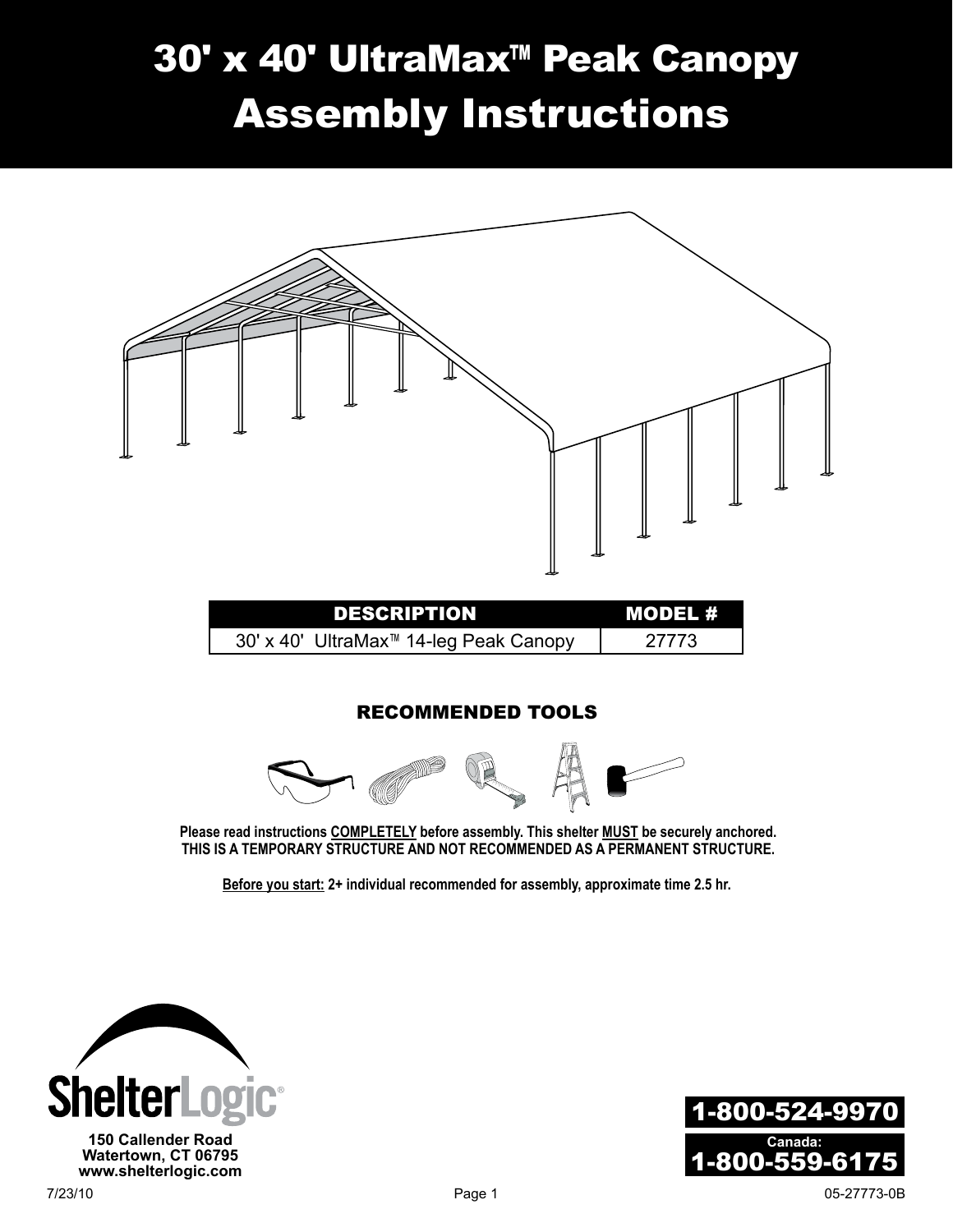#### ATTENTION:

This shelter product is manufactured with quality materials. It is designed to fit the **ShelterLogic®, LLC** custom fabric cover included. **ShelterLogic®, LLC** Shelters offer storage and protection from damage caused by sun, light rain, tree sap and animal - bird excrement. Please anchor this **ShelterLogic®, LLC** structure properly. See manual for more anchoring details. Proper anchoring, keeping cover tight and free of snow and debris is the responsibility of the consumer. This shelter is not recommended for severe weather conditions. Please read and understand the installation detail, warnings and cautions prior to beginning installation. If you have any questions call the customer service number listed below. Please refer to the warranty card inside this package.

#### DANGER:

Prior to installation, consult with all local municipal codes regarding installation of temporary shelters. Choose the location of your shelter carefully. **Danger:** *Keep away from electrical wires.* Check for overhead utility lines, tree branches or other structures. Check for underground pipes or wires before you dig. DO NOT install near roof lines or other structures that could shed debris onto your shelter. DO NOT hang objects from the roof or support cables.

#### WARNING:

Risk of fire. DO NOT smoke or use open flame devices (including grills, fire pits, deep fryers, smokers or lanterns) in or around the shelter. DO NOT store flammable liquids (gasoline, kerosene, propane, etc.) in or around your shelter. Do not expose top or sides of the shelter to open fire or other flame source.

#### CAUTION:

Use **CAUTION** when erecting the frame. Use safety goggles during installation. Secure and bolt together overhead poles during assembly. Beware of pole ends.

#### PROPER ANCHORING AND INSTALLATION OF FRAME:

#### **PROPER ANCHORING OF THE FRAME IS THE RESPONSIBILITY OF THE CONSUMER.**

**ShelterLogic®, LLC** is not responsible for damage to the unit or the contents from acts of nature. Any shelter that is not anchored securely has the potential to fly away causing damage, and is not covered under the warranty. Periodically check the anchors to ensure stability of shelter. **ShelterLogic®, LLC** cannot be responsible for any shelter that blows away. **NOTE:** *Your shelter's cover can be quickly removed and stored prior to severe weather conditions*. If strong winds or severe weather is forecast in your area, we recommend removal of cover.

#### REPLACEMENT PARTS, ASSEMBLY, SPECIAL ORDERS:

Genuine **ShelterLogic®, LLC** replacement parts and accessories are available from the factory, including anchoring kits for nearly any application, replacement covers, wall and enclosure kits, vent and light kits, frame parts, zippered doors and other accessories. All items are shipped factory direct to your door.

#### **Questions - claims - special orders? CALL our Customer Service Hotline:**

**U.S. CUSTOMER SERVICE: 1-800-524-9970 INTERNATIONAL CUSTOMER SERVICE: 001-860-945-6442 CANADA CUSTOMER SERVICE: 1-800-559-6175 HOURS OF OPERATION: MON-FRI 8:30AM-8:00PM EST, SAT-SUN 8:30AM-5:00PM EST.**

#### CARE AND CLEANING:

A tight cover ensures longer life and performance. Always maintain a tight cover. Loose fabric can accelerate deterioration of cover fabric. Immediately remove any accumulated debris from the roof structure with a broom, mop or other soft-sided instrument. Use extreme caution when removing debris from cover- always remove from outside the structure. DO NOT use hard-edged tools or instruments like rakes or shovels to remove debris. This could result in punctures to the cover. DO NOT use bleach or harsh abrasive products to clean the fabric cover. Cover is easily cleaned with mild soap and water.

# WARRANTY:

This shelter carries a full limited warranty against defects in workmanship. **ShelterLogic®, LLC** warrants to the Original Purchaser that if properly used and installed, the product and all associated parts, are free from manufacturer's defects for a period of:

#### **1 Year For Cover Fabric, End Panels and Framework**

Warranty period is determined by date of shipment from **ShelterLogic®, LLC** for factory direct purchases or date of purchase from an authorized reseller, (please save a copy of your purchase receipt). If this product or any associated parts are found to be defective or missing at the time of receipt, ShelterLogic<sup>®</sup>, LLC will repair or replace, at it's option, the defective parts at no charge to the original purchaser. Replacement parts or repaired parts shall be covered for the remainder of the Original Limited Warranty Period. All shipping costs will be the responsibility of the customer. Parts and replacements will be sent C.O.D. You must save the original packaging materials for shipment back. If you purchased from a local dealer, all claims must have a copy of original receipt. After purchase, please fill out and return warranty card for product registration. Please see warranty card for more details.

Covered by U.S. Patents and patents pending: 6,871,614; 6,994,099; 7,296,584; D 430,306; D 415,571; D 414,564; D 409,310; D 415,572







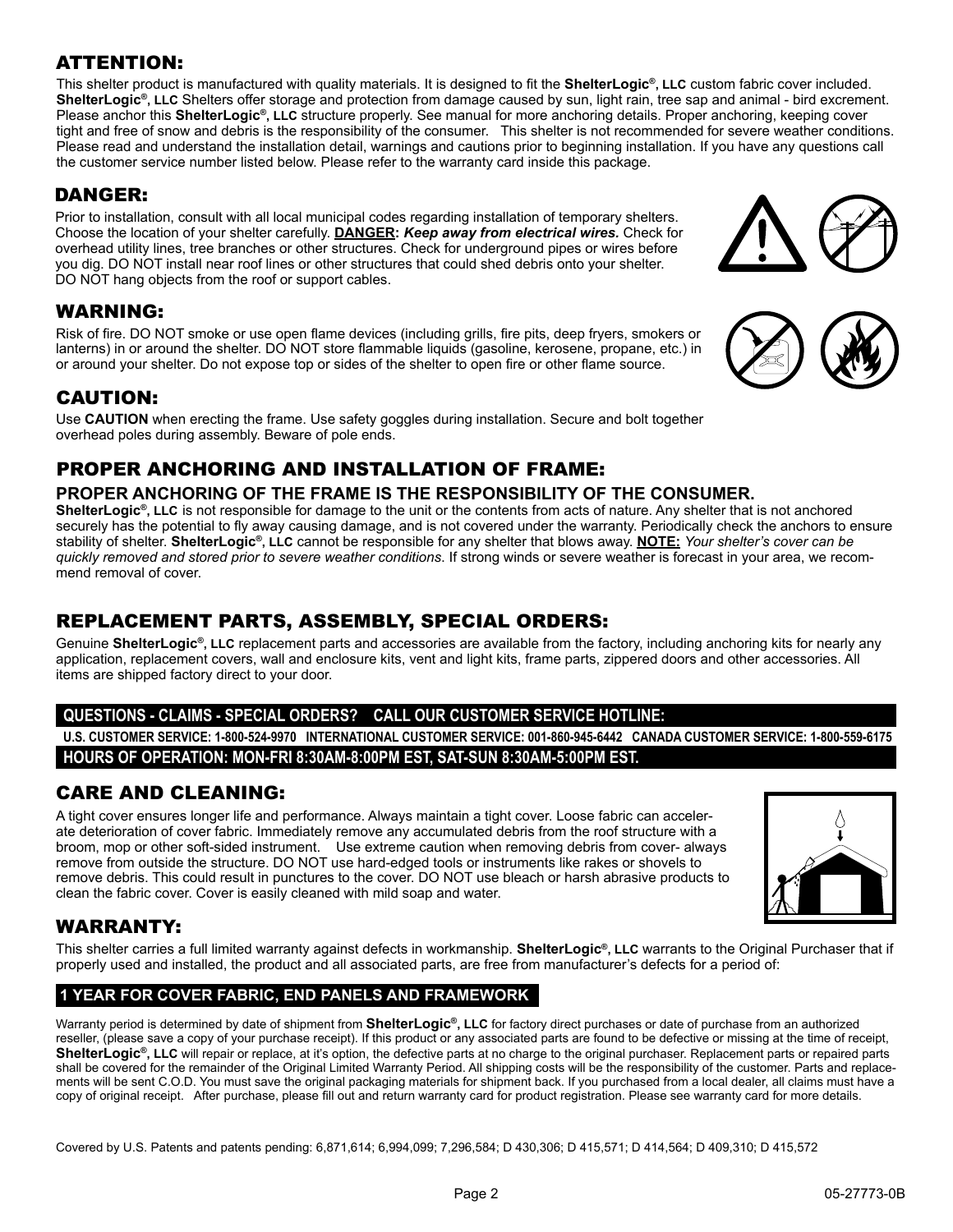# 30'x40' ULTRA MAX PEAK CANOPY Model #27773

| Part                                        | <b>Description</b>                                       | Quantity       | Part#  |
|---------------------------------------------|----------------------------------------------------------|----------------|--------|
| ⊡                                           | Support Tube 72 $3/8$ in. / 183,9 cm                     | 4              | 800216 |
| $\bullet$<br>⊡                              | Rafter Tube 72 $3/8$ in. / 183,9 cm                      | 24             | 800095 |
| 叵<br>⊡                                      | Oblique Tube 72 $3/8$ in. / 183,9 cm                     | 14             | 800096 |
| $\overline{\phantom{a}}$<br>⊒⊸              | Rafter Extension Tube $42\frac{3}{16}$ in. / 107,1 cm    | 14             | 800090 |
| $\overline{\cdot}$<br>$\bullet$             | Cross Rail 77 $1/8$ in. / 195,9 cm                       | 18             | 800098 |
| $\cdot$<br>⊺∘                               | Pocket Pipe 77 $3/8$ in. / 196,5 cm                      | 12             | 800230 |
|                                             | (Top Bend, Shallow Bend)<br>3-Way Frame Connectors       | $\overline{2}$ | 800091 |
|                                             | 4-Way Frame Connectors                                   | 5              | 800093 |
|                                             | (Side Bend, Sharp Bend)<br>3-Way Frame Connectors        | 4              | 800092 |
|                                             | 4-Way Frame Connectors                                   | $10$           | 800094 |
| $\overline{\cdot}$ $\overline{\phantom{0}}$ | Wind Brace (Swedged Ends)                                | $\overline{7}$ | 800104 |
| $\overline{\cdot}$ $\overline{\phantom{0}}$ | Wind Brace (Flat Ends)                                   | $\overline{7}$ | 800103 |
|                                             | Cover                                                    | 1              | 800231 |
|                                             | 4-Way Cover Rail Clamp                                   | 20             | 800221 |
|                                             | 3-Way Cover Rail Clamp                                   | 8              | 800220 |
|                                             | Heavy-Duty Stake Anchors                                 | 18             | 800140 |
|                                             | Ropes                                                    | 18             | 10437  |
|                                             | <b>Base Feet</b>                                         | 14             | 800105 |
|                                             | $\frac{5}{16}$ x 2 $\frac{1}{4}$ in. / 8 x 57,2 mm Bolts | 24             | 11130  |
|                                             | $\frac{5}{16}$ x 2 in. / 8 x 50,8 mm Round Head Bolts    | 43             | 800217 |
|                                             | $\frac{5}{16}$ x 3 in. / 8 x 76,2 mm Round Head Bolts    | 84             | 800218 |
| ❤                                           | $5/16$ in. / 8 mm Nuts                                   | 151            | 00690  |
|                                             | Spike Anchor                                             | 56             | 10431  |
|                                             | Ratchet                                                  | 4              | 10040  |
|                                             | White Rope                                               | $\overline{2}$ | 800233 |
|                                             | Rope Bead                                                | 4              | 10465  |
| $\mathcal{S}$                               | "S" Hook                                                 | 4              | 800225 |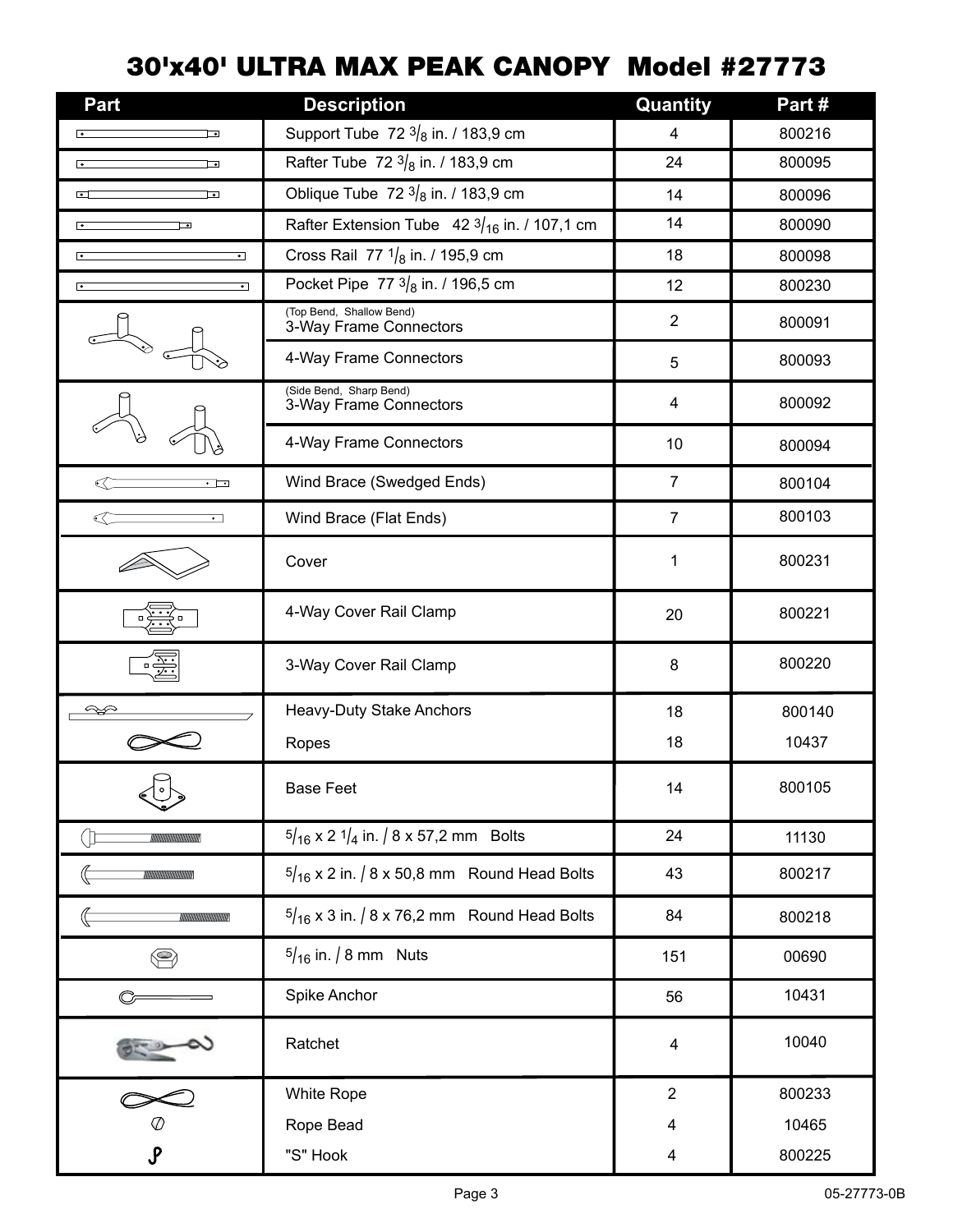# Frame Basic Overview

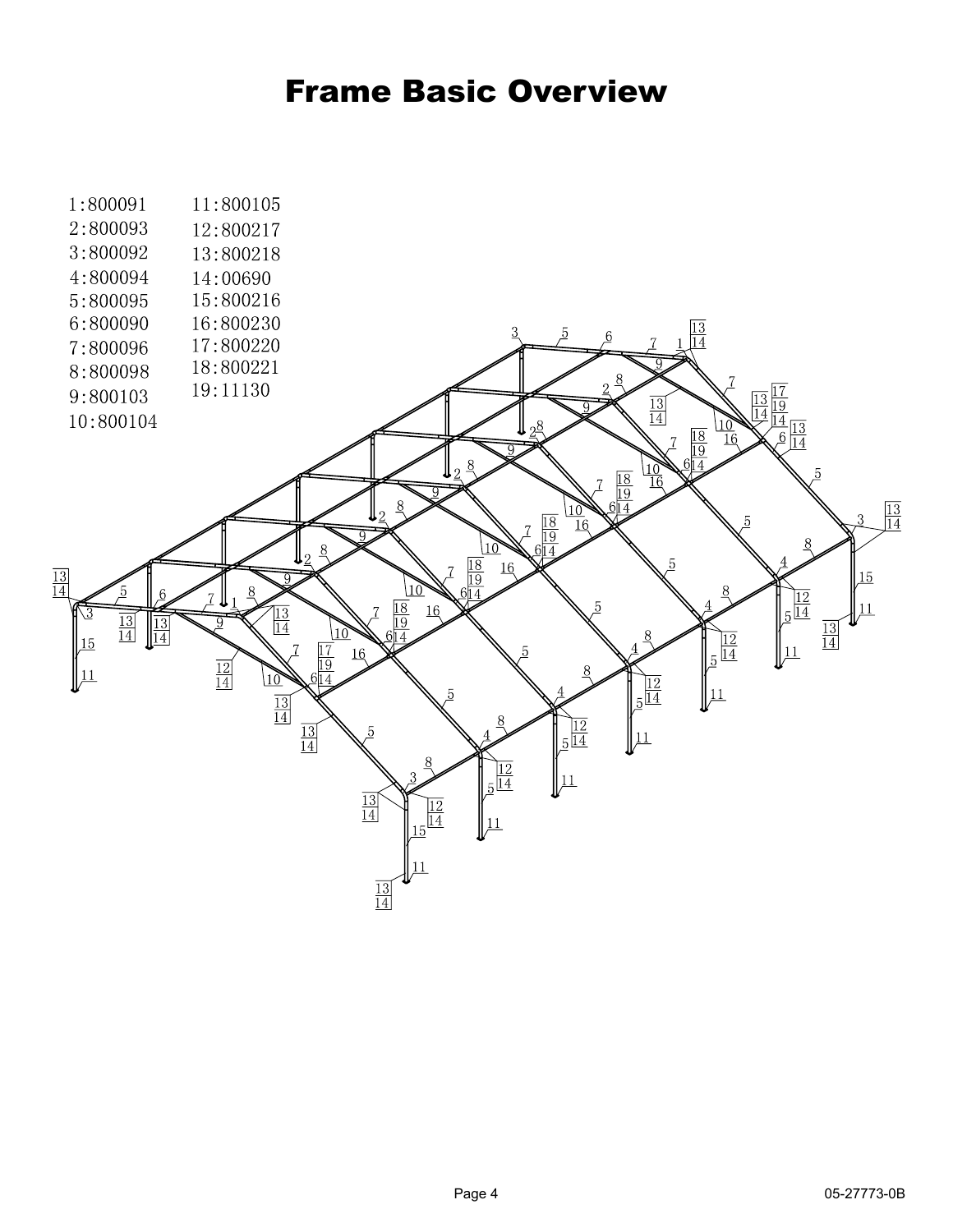# Basic Frame Assembly

**Fig. 1**

#800217

#800104

## Step 1

Assemble the wind brace set as shown in Figure 1.



## Step 4

Assemble (2) #800216 Corner Support Tubes and (4) # 800095 middle support tube as shown in Fig. 4A and set aside. Assemble other side Support Tubes as shown in Fig. 4B and connect the middle support tubes with  $\#800218$  ( $5/16$  x 3 in. Bolts) and nuts. Repeat this step at opposite side.

#### **Note: #800218 Bolts are required for middle support tube connections. Bolts are NOT inserted to the corner legs (#800216) at this step.**



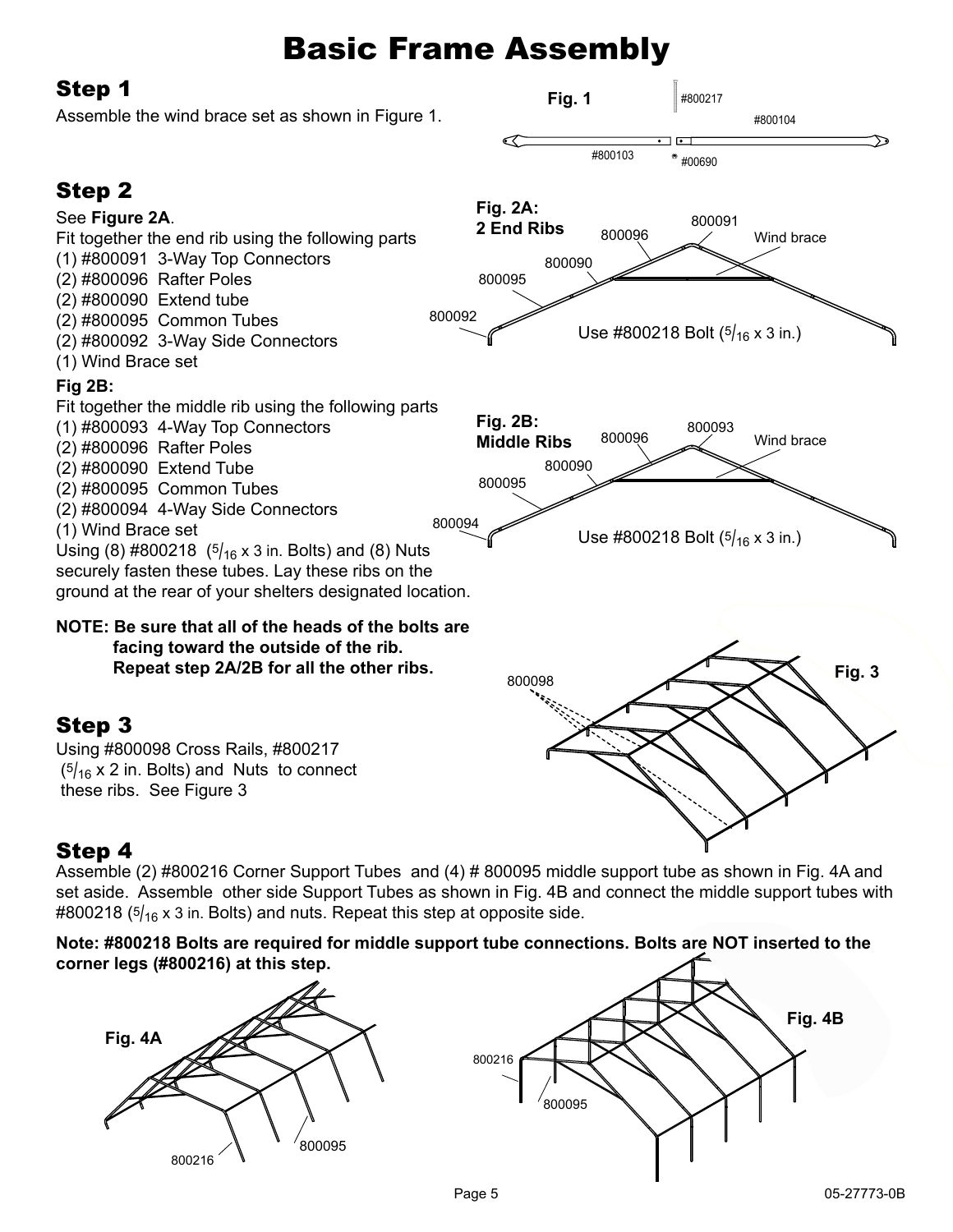## Step 5

Depending on the model you have purchased, your base feet will either fit onto the outside of the leg poles, or slide inside the leg poles.

After installing Base Feet Plates onto bottom of Leg Poles, line up the predrilled hole in the leg with the predrilled hole in the base foot. (Fig. 5A)

Insert  $\frac{5}{16}$  x 3 in. bolts all the way through leg and foot to other side, secure with nuts. (Fig. 5B)

**Note: Don't insert the bolt to the corner legs at this step.**

Place 4 anchors as shown in Fig. 5B into each hole of the base feet until the head of the anchor touches the base feet.



## Step 6

Tie a loop into the end of the rope.

Feed the loop over the top of the rafter pole and feed the other end of the rope through the loop and run the rope down the leg at least 12 inches and wrap the rope around the leg and feed the loose end over the rope (Fig.6A).

Take the loose end of the robe and secure it to the auger anchor already secured in the ground (Fig.6B).Repeat these steps for the remaining legs on the canopy.

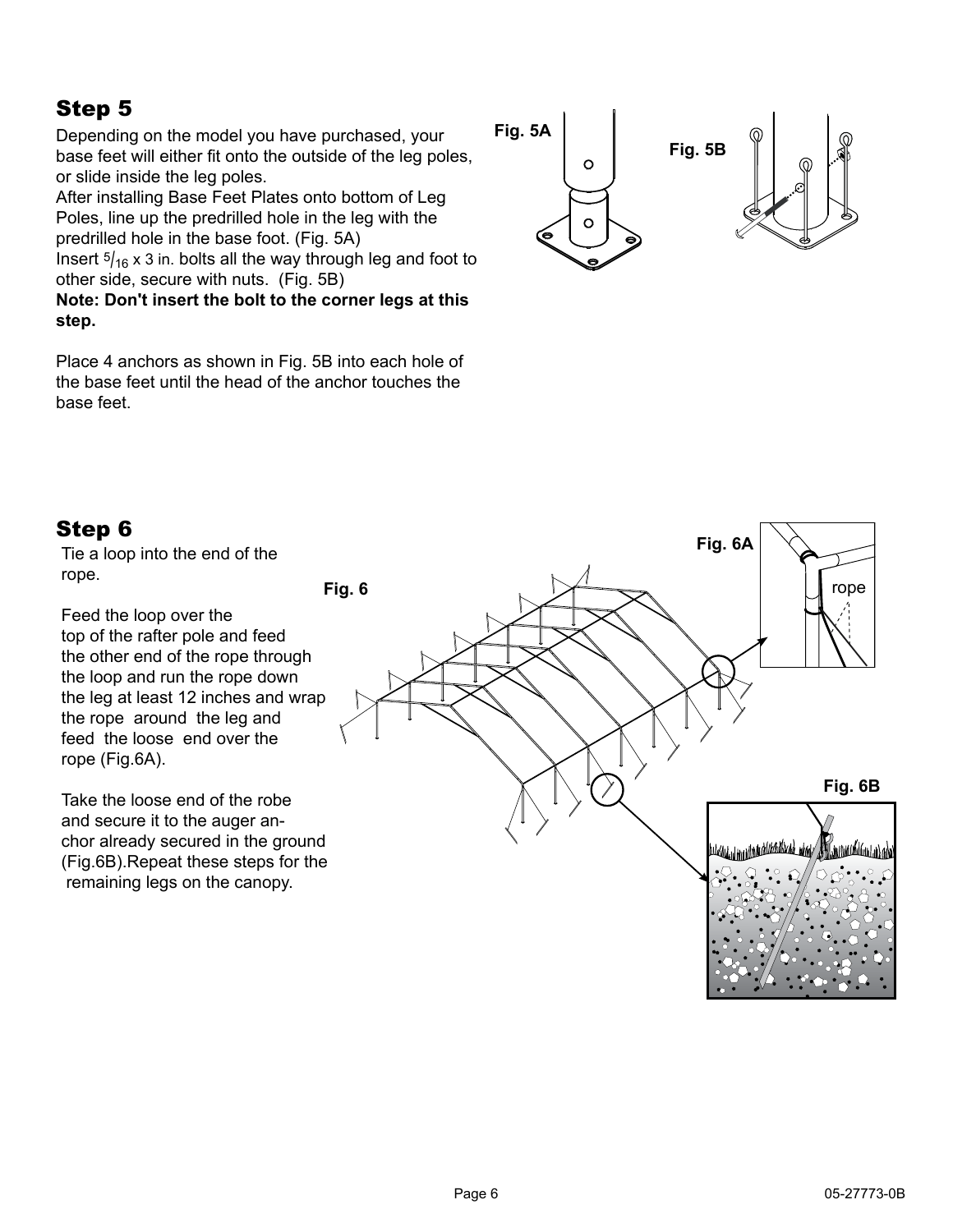# Step 7

Position the cover on the side of the frame with the side with the grommets parallel to the frame and facing down. Go to the opposite side of the frame and throw at least three ropes over the frame (evenly spaced along the length of the frame). Tie the ropes to the grommets on the cover and use the rope to pull the cover over the frame (the more people and ropes you have to pull the cover over the easier it is to do). Position the cover so that the valance is even front to back and side to side.

Slide the pocket pipes into the cover pockets between the cutouts. Attach the pocket pipes to the frame using the 3 & 4 way clamps (800220 & 800221) and the 5/16 X 2 1/4 #11130 bolts and nuts. Check that the pocket pipes are evenly spaced on both sides of the top pipe. Slide the pocket pipe down the length of the rafters to tighten the top section of the cover. When the cover is pulled tight secure the bolts and nuts in the sliding clamps to hold them in place.



Use the (4) Ratchets as shown in Fig.8A. Adjust the cover so there is equal overhang on the front and rear. With the webbing and ratchets pull the cover snug but not tight. When all of the half clamps and rope are secured tight finish tightening the (4) Ratchets

Step 8

to make final adjustment to the cover.





**Fig. 8A Fig. 8B**

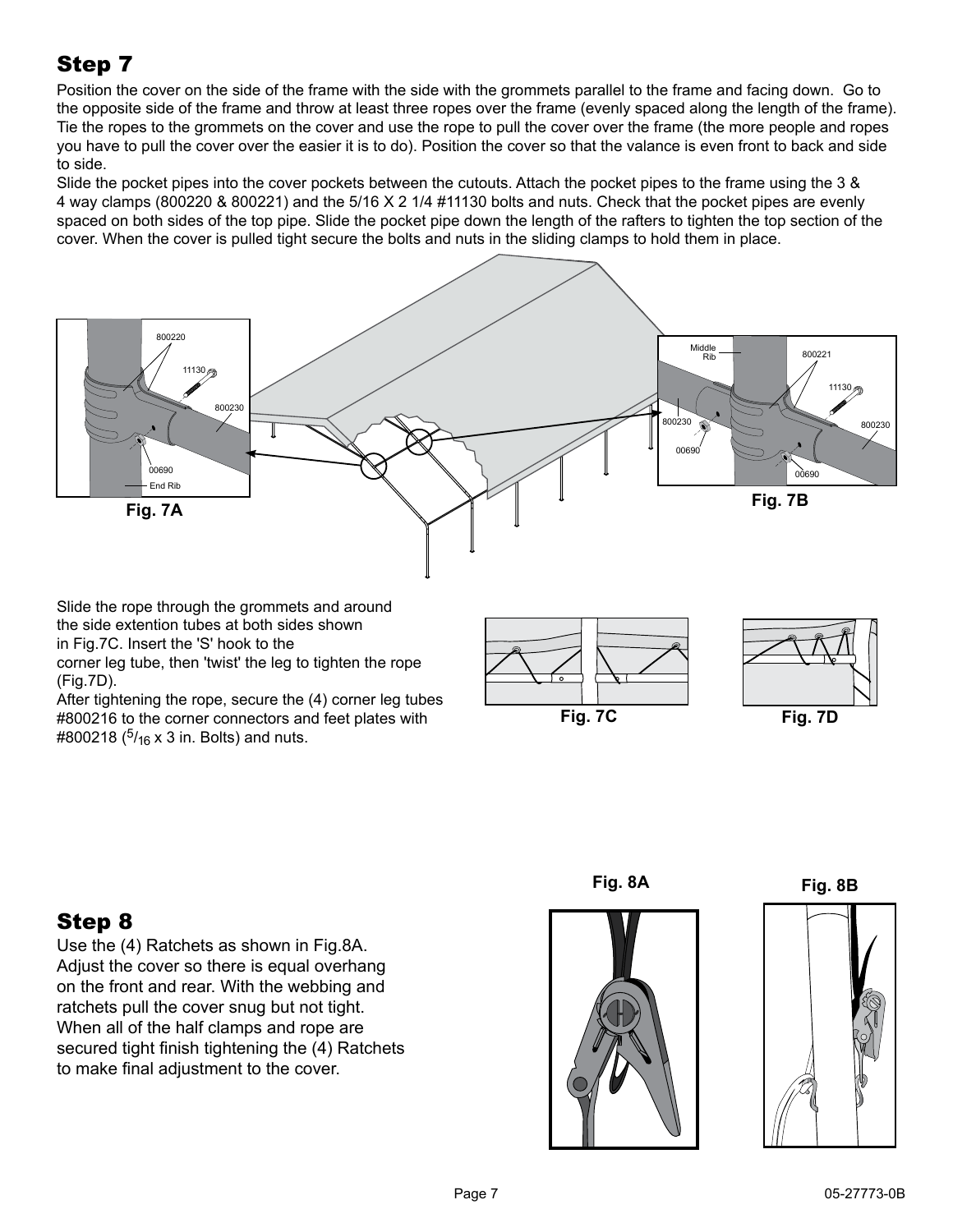# 9,1 x 12,2 m Tente UltraMax™

Les Traductions Françaises D'instruction D'assemblage



**Avant de commencer: Il faut 2+ personnes ou plus pour le montage qui prend environ 2.5 heures.**

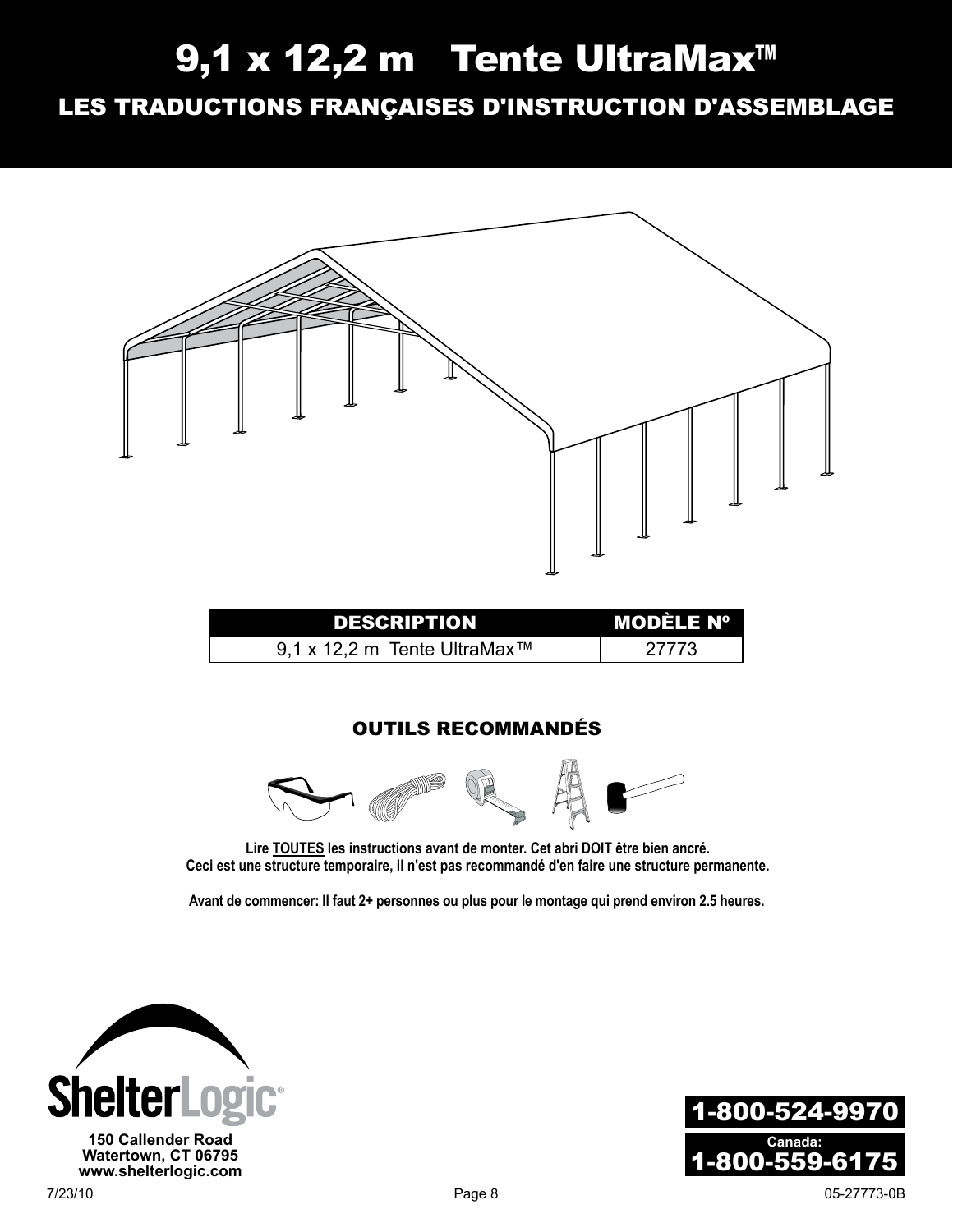#### ATTENTION:

Ce produit Shelter est conçu avec des matériaux de la plus haute qualité. Il est conçu pour être utilisé avec la toile fabriquée par Shelterlogic. **ShelterLogic®, LLC** offre un abri et une protection contre les faits malfaisants du soleil, une pluie légère, la sève des arbres, les excréments animaliers et une légère tomber de neige. S'il vous plait ancrez la structure **ShelterLogic®, LLC** d'une manière correcte. Un ancrage correcte, garder la toile bien tendue et sans accumulation de neige et sans débris est la responsabilité du consommateur. Prenez bien soin de lire et de comprendre les détails de l'installation, les remarques et avertissements avant l'installation finale du produit. Si vous avez des questions appeler le service clientèle afficher sur la première page de votre manuel d'installation. Aussi référencez-vous à la carte de garantie fournie avec votre achat.

#### DANGER:

Choisissez avec soin l'emplacement de l'abri. Danger: *Installez à distance de fils électrique.* Faites attention aux lignes à haute tension, branches d'arbre et autre structure. NE PAS installer près de toits, ou tout autres structures des quels de la neige, glace, ou eau excessive pourrait tomber sur l'abri. Ne pas pendre d'objet sur labri.

#### ATTENTION:

Risque de feu. NE PAS fumer ou utiliser des outils à flamme ouverte (barbecue, friteuse, fumoirs ou lanternes) dans ou aux alentours de l'abri. NE PAS stocker de liquide inflammable (gazoline, kérosène, propane, etc.) dans ou aux alentour de votre abri. N'exposer pas le toit ou les cotes à une flamme ouverte ou toute autre source de feu.

#### Avertissement:

Soyez très prudent pendant la construction de la charpente. Utilisez des lunettes de protection pendant la durée de l'installation. Sécurisez et boulonnez ensemble tout les tubes de la toiture pendant l'assemblage. Attention au bout des tuyaux.

#### MISE EN GARDE:

#### L'ancrage correct de la porte automatique est la responsabilité du consommateur.

**ShelterLogic®, LLC** n'est pas responsable pour tout dommage à l'unité. Toute porte automatique qui n'est pas ancrée correctement et de façon sécuriser a le potentiel d'être endommager, et ne sera pas couvert sous la garantie. Vérifier les ancres et la charpente de façon périodique pour s'assurer de la stabilité. **REMARQUE:** *La couverture de votre abri peut être rapidement enlevé et stocker avant des conditions météorologiques sévères. Si des vents forts ou des conditions sévères sont annoncées, nous recommandons d'enlever la couverture.* 

#### Pièces de remplacement. Assemblage. Commandes Spéciales:

Des pièces de rechange **ShelterLogic®, LLC** et accessoires sont disponible direct de l'usine, inclus sont des kits d'ancrages, couverture de rechange, panneau et kit d'enclosure, kit de lumière et de ventilation, tube de charpente, portes à glissières et autres accessoires. Tous sont envoyés direct de l'usine à votre domicile.

#### **Questions – Réclamations – Commandes spéciales? Appeler notre service clientèle:**

**Service clientèle US: 1-800-524-9970 Service clientèle international: 001-860-945-6442 Service Clientèle Canadien: 1-800-559-6175 Heures d'opérations: Lundi – Vendredi: 8:30am – 8:00pm EST, Samedi – Dimanche: 8:30am – 5:00pm EST.**

#### Entretien et nettoyage:

Une couverture bien tendue assurera une vie plus longue et de meilleur performances. Toujours maintenir la couverture bien tendue. Une couverture mal tendue peut accélérer la détérioration de la couverture. Enlever du toit toute accumulation de neige ou de glace immédiatement avec l'aide d'un balai, d'un balai serpillère ou autre instrument à bord doux. Garder le raille propre et sans débris. NE PAS utiliser d'eau de javèle ou autre produits nettoyant abrasive pour nettoyer la couverture. Le panneau de porte peut être facilement nettoyé avec de l'eau et du savon. NE PAS utiliser des outils a bord coupant, ou des instruments comme râteau ou pelle pour enlever la neige. Cela pourrait trouer la couverture. N'utiliser pas d'eau sous haute pression.



#### GARANTIE:

Comprend une garantie limitée contre les défauts de fabrication. **ShelterLogic®, LLC** garantie aux propriétaires que si utiliser et installer de façon correcte, le produit et toutes pièces associer, seront sans défauts de fabrication pour une période de:

#### **1 AN POUR LA COUVERTURE, LES PANNEAUX AVANT ET ARRIERE ET LA CHARPENTE.**

La période de garantie est déterminer par la date d'envoie de l'usine de **ShelterLogic®, LLC**, pour les commandes directes, ou par la date d'achat d'un distributeur autoriser à la vente. (S'il vous plait conserver la copie de votre reçu d'achat). Si ce produit ou toutes pièces associées sont défectueuses ou manquantes au moment de la réception, **ShelterLogic®, LLC** réparera ou remplacera, à sa discrétion, les pièces défectueuses sans frais au consommateur. Les pièces de remplacement ou pièces réparées seront couvertes pour le reste de la garantie original limitée. Tout frais de port sera la responsabilité du consommateur. Pièces et remplacements seront envoyés en COD. Vous devez conserver l'emballage original pour les renvoies. Si vous acheter dans un distributeur local, toutes réclamations doivent être accompagné du reçu d'achat. Après l'achat, remplissez et renvoyez la carte de garantie pour enregistrer le produit. Voir carte de garantie pour plus de détails.

Couvert par un ou plus des brevets ou brevets en attente: 6,871,614; 6,994,099; 7,296,584; D 430,306; D 415,571; D 414,564; D 409,310; D 415,572



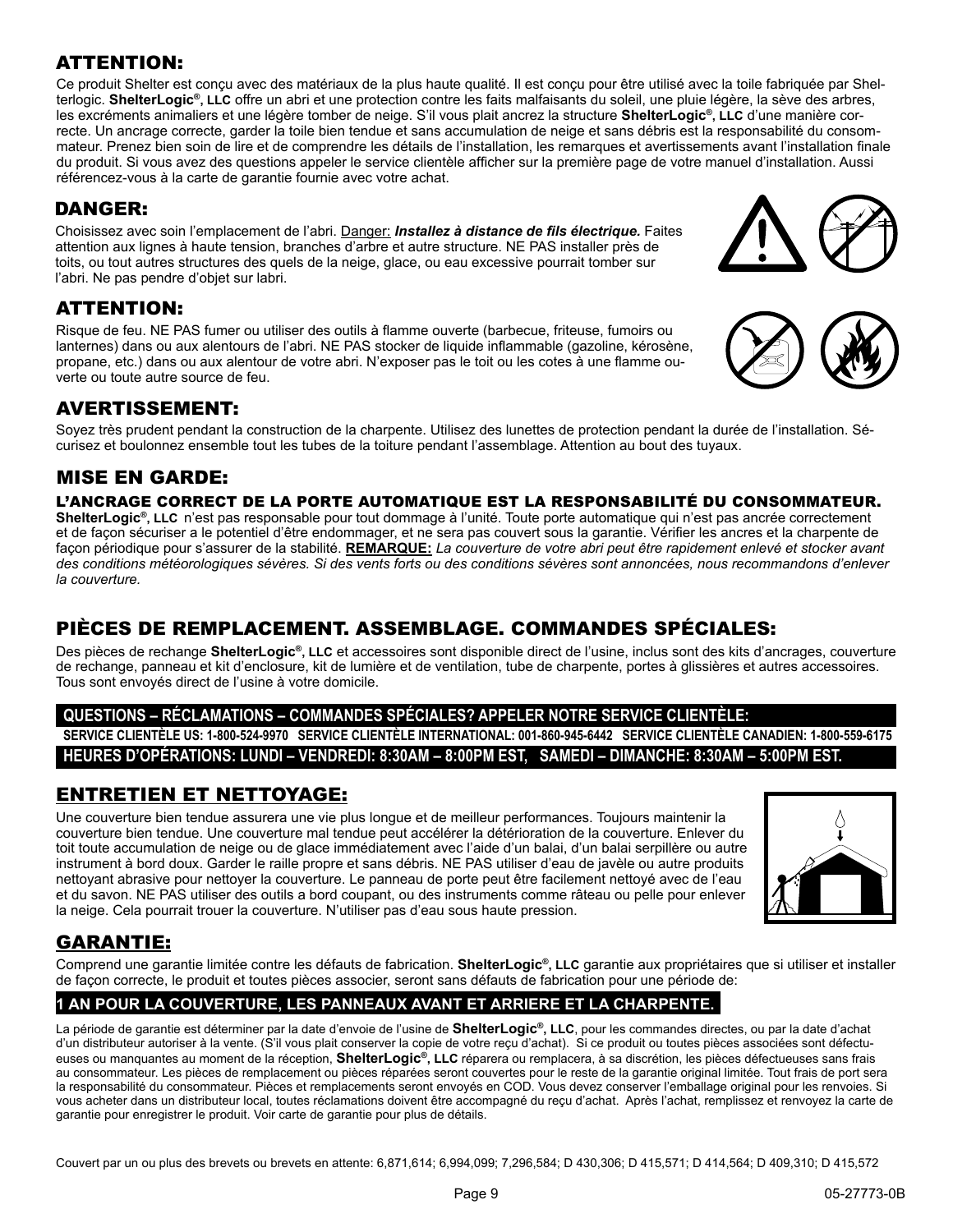# Tente UltraMax<sup>™</sup> de 9,1 x 12,2 m Modèle N° #27773

| <b>Partie</b>                    | <b>Description:</b>                                           | Quantité       | Partie # |
|----------------------------------|---------------------------------------------------------------|----------------|----------|
| $\bullet$<br>⊒⊸                  | Tube de support 72 $3/8$ po. / 183,9 cm                       | 4              | 800216   |
| $\overline{\cdot}$<br>⊡          | Poteau de Comble 72 $3/8$ po. / 183,9 cm                      | 24             | 800095   |
| ⊡<br>ত                           | Tube Oblique 72 $3/8$ po. / 183,9 cm                          | 14             | 800096   |
| $\overline{\phantom{a}}$<br>⊡    | Tube d'extension 42 $3/16$ po. / 107,1 cm                     | 14             | 800090   |
| $\overline{\cdot}$<br>⊡          | Rails transversaux 77 $1/8$ po. / 195,9 cm                    | 18             | 800098   |
| $\overline{\phantom{a}}$<br>⊺∘   | Pipe de Poche 77 $3/8$ po. / 196,5 cm                         | 12             | 800230   |
|                                  | (Tube courbé supérieur, courbe légère)<br>Connecteur à 3 voix | $\overline{2}$ | 800091   |
|                                  | Connecteur à 4 voix                                           | 5              | 800093   |
|                                  | (tube courbé, très courbé)<br>Connecteur à 3 voix             | 4              | 800092   |
|                                  | Connecteur à 4 voix                                           | 10             | 800094   |
| $\cdot$ $\overline{\phantom{a}}$ | Support contre vent (bout raffiner)                           | $\overline{7}$ | 800104   |
| $\cdot$ .                        | Support contre vent (bout plat)                               | $\overline{7}$ | 800103   |
|                                  | Couverture                                                    | 1              | 800231   |
|                                  | Etau à 4 voix                                                 | 20             | 800221   |
|                                  | Etau à 3 voix                                                 | 8              | 800220   |
|                                  | Heavy-Duty Stake Anchors                                      | 18             | 800140   |
|                                  | Ropes                                                         | 18             | 10437    |
|                                  | Pieds                                                         | 14             | 800105   |
|                                  | $\frac{5}{16}$ x 2 $\frac{1}{4}$ po. / 8 x 57,2 mm Boulons    | 24             | 11130    |
|                                  | $\frac{5}{16}$ x 2 po. / 8 x 50,8 mm Boulons à tête arrondis  | 43             | 800217   |
|                                  | $5/16$ x 3 po. / 8 x 76,2 mm Boulons à tête arrondis          | 84             | 800218   |
| ❤                                | $5/16$ po. / 8 mm Ecrous                                      | 151            | 00690    |
|                                  | <b>Ancrer Sardines</b>                                        | 56             | 10431    |
|                                  | Cliquet                                                       | 4              | 10040    |
|                                  | Cordes - Blanc                                                | $\overline{2}$ | 800233   |
|                                  | Corde Ficelle                                                 | 4              | 10465    |
| $\pmb{\mathcal{S}}$              | Boule et crochet en « s »                                     | 4              | 800225   |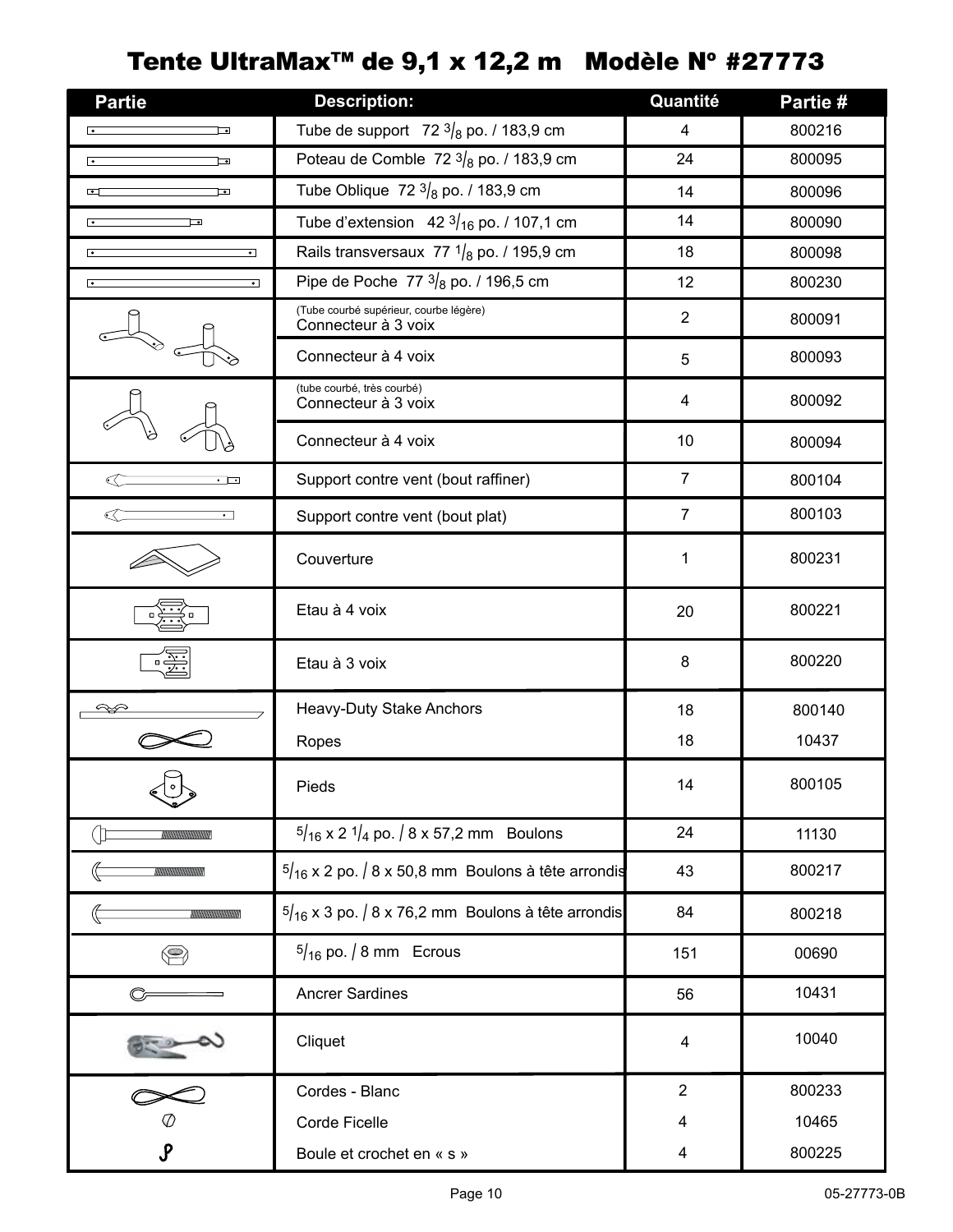# Charpente de base vue d'ensemble

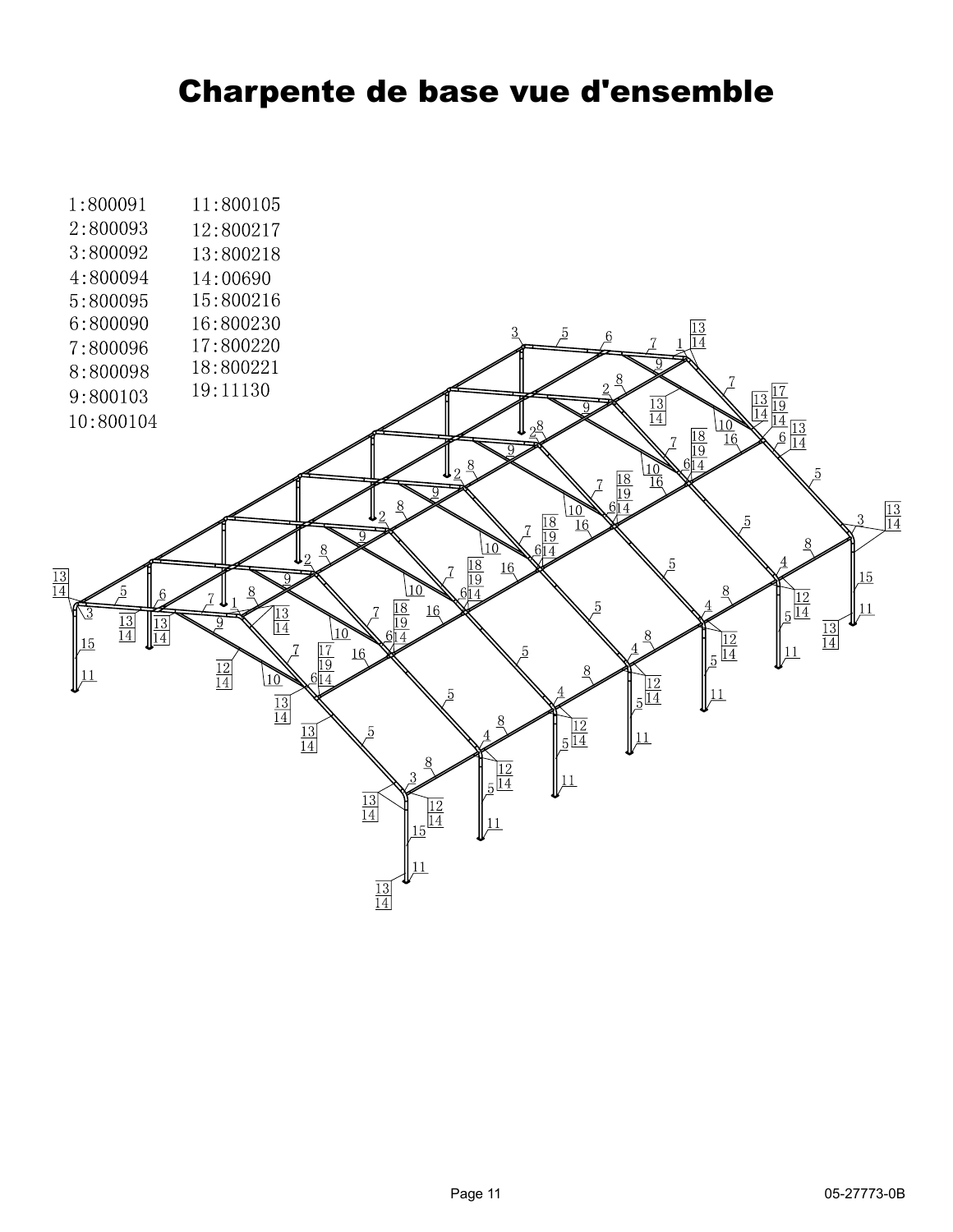# Assemblement de la Charpente

## Etape 1



## Etape 4

Assembler les 2 tubes de support au coins 8000216 et les 4 tube de support du milieu 800095 comme montré dans la fig. 4A et mettez de coté. Assembler les tubes de support de l'autre coté comme montré dans la Fig.4B, et connecter les tubes de support de milieu avec les boulons 800218 (8 x 76,2 mm) et écrous. Répéter cela pour l'autre coté.

#### **Remarque: Les boulons 800218 sont requis pour les connections de tube de support. Les boulons ne doivent pas être insérer dans les jambes des coins (800216) pour cette étape.**

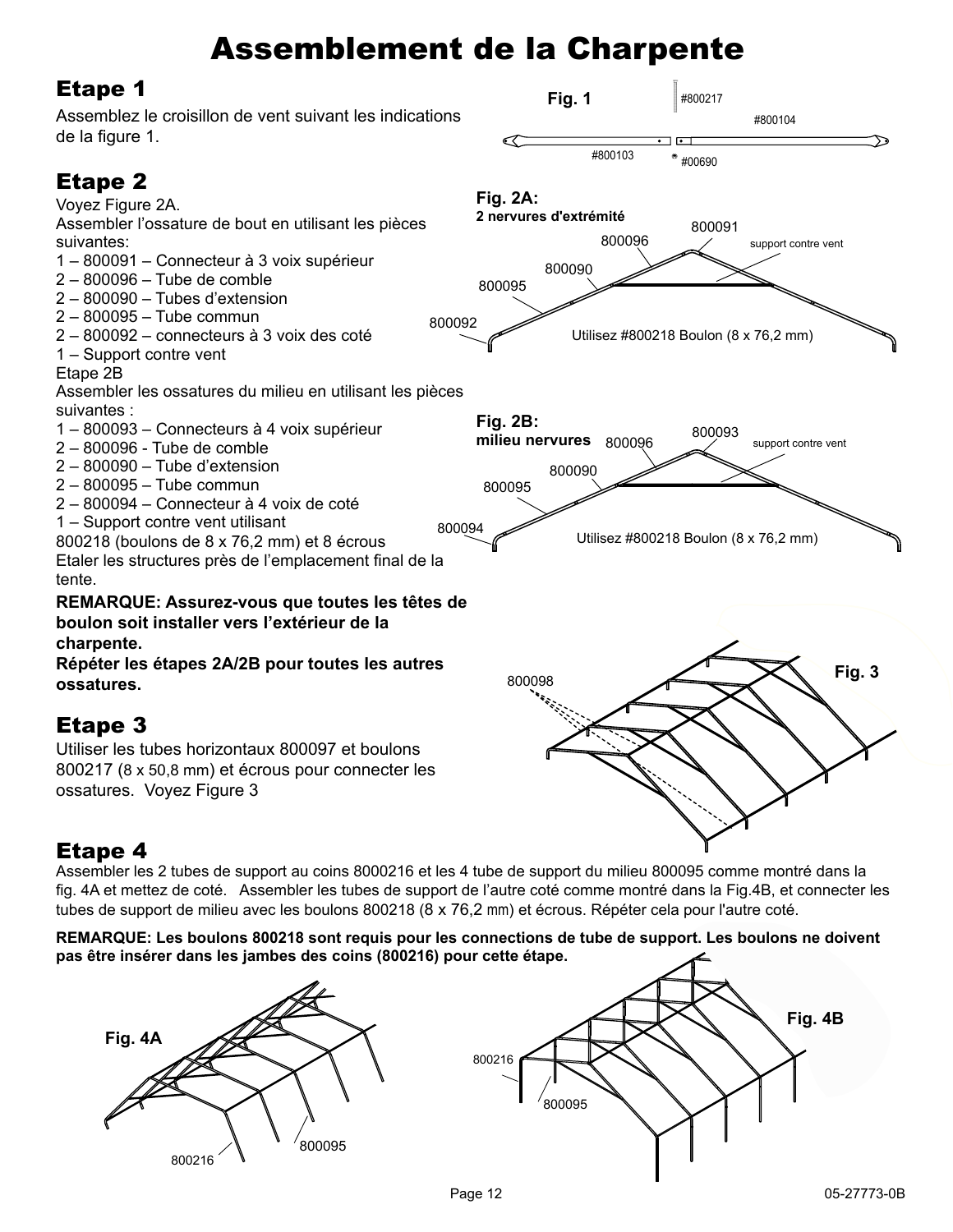## Etape 5

D'après le modèle que vous avez acheté, les pieds se glisseront à l'intérieur des jambes, ou autour des jambes.

Apres les avoirs installer sur les jambes, assurer vous de bien aligner les trous (Fig. 5A) et installer les boulons de

8 x 76,2 mm au travers du pied et de la jambes, et sécuriser avec l'écrou. (Fig. 5B)

**Remarque: Ne pas installer les boulons dans pour cette étape. Choisissez la location pour placer les 4 ancres comme montré dans l'illustration dans chaque pieds, jusqu'à ce que les bouts rond des ancres touches les pieds.**



## Etape 6

Faites un nœud en boucle au bout de la corde.

Passer la corde par-dessus le tube de comble et passer l'autre bout de la corde dans la boucle, faite passer la corde autour de la jambe à au moins 12 po. et passer le bout par-dessus la corde. (Fig.6A)

Prenez le bout de la corde, et attacher le à l'ancre foreuse déjà installer dans le sol (Fig.6B). Répéter cela pour le reste des jambes de la tente.